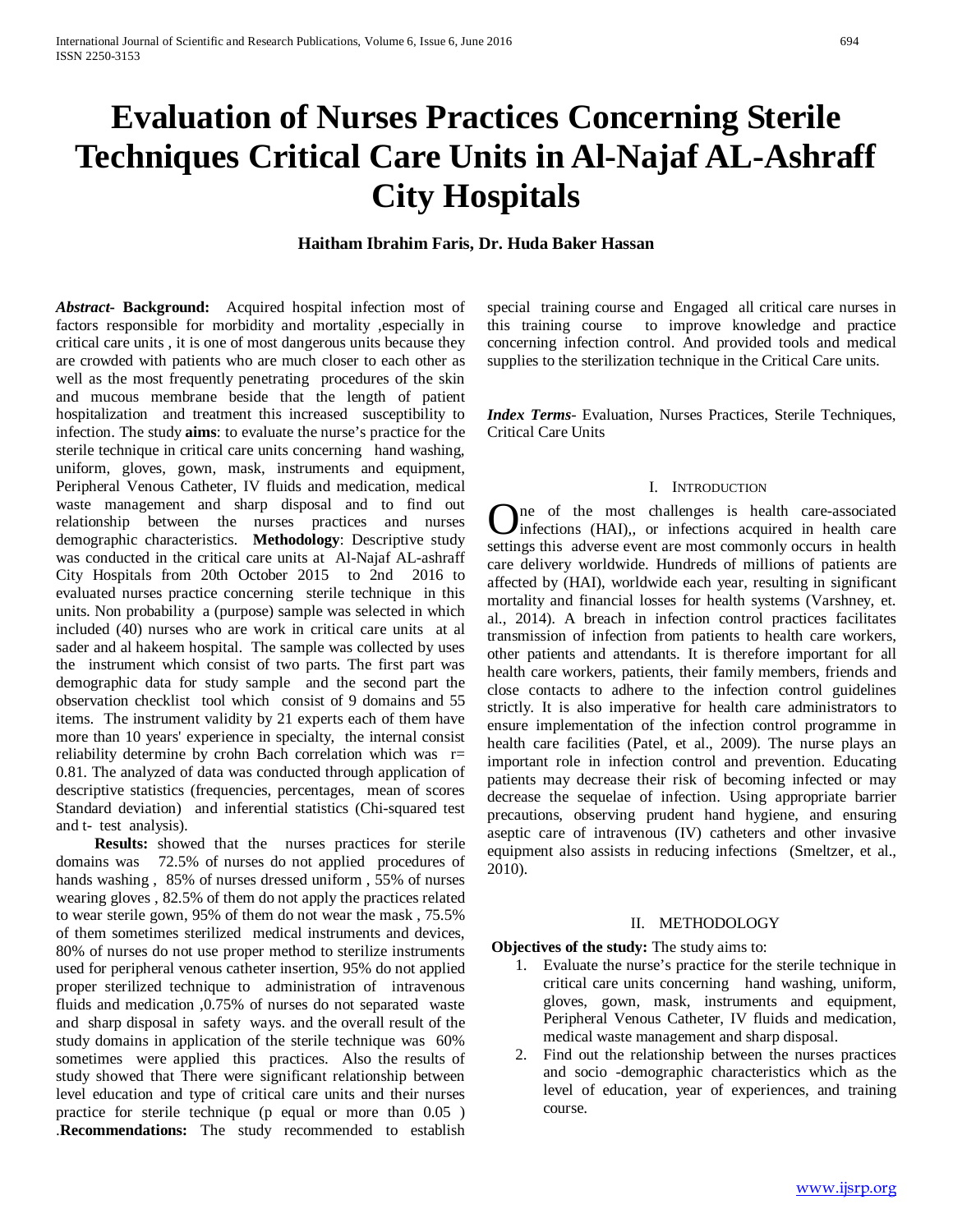**Study Design:** Quantitative design, was carried out in critical care units in Al-Najaf AL-Ashraff City hospitals for period of  $20^{th}$  October 2015 to  $2^{nd}$  May 2016.

Sample of the Study: Non probability sampling was performed . a purposive sample of (40) nurses who work in critical care units (respiratory care units RCU and cardio care units CCU ) .

 **Study Instrument**: the checklist was constructed for the purpose of study (observation tool) consisted from 55 items which include two parts.

**Part I:** Includes nurses demographic characteristics.

Part II: Observation checklist, which consist of 9 domains that includes: (Hand washing, Uniform, Gloves, gown, Mask, Instruments and Equipment, Peripheral Venous Catheter (PVC), Intra venous IV fluids and medication, and Medical waste management and Sharp disposal).

 **Validity and Reliability:** The content validity of the instrument was established through a panel of (21) experts, the reliability of the items were based on the internal consistency of the checklist was assessed by calculating Cronbach s' Alpha which as  $= 0.81$ .

 **Statistical analysis**: The statistical data analysis approach by using (SPSS-ver.20) is used in order to analyze and evaluate the data of the study. A **descriptive** statistical data analysis approach used to describe the study variables : Frequencies and Percentages. **Inferential** statistical data analysis approach: used by application of the Chi-square test, this test is used for determining the association between sociodemographic data and nurses practices concerning sterile technique. Testing the significant association. For this study the significant P-value  $\leq 0.05$ .

# III. RESULTS

| Table (1): Socio demographic characteristics of the study |
|-----------------------------------------------------------|
| <b>Sample</b>                                             |

| <b>Demographic</b><br>data                          | <b>Classification</b>                          | F<br>$NO = 40$          | $\frac{0}{0}$ |  |
|-----------------------------------------------------|------------------------------------------------|-------------------------|---------------|--|
|                                                     | $20-29$ years                                  | 20                      | 50            |  |
| Age /years                                          | 30-39years                                     | 11                      | 27.5          |  |
|                                                     | 40-49years                                     | 5                       | 12.5          |  |
|                                                     | 50 and over                                    | $\boldsymbol{4}$        | 10            |  |
| <b>Gender</b>                                       | <b>Male</b>                                    | 30                      | 75            |  |
|                                                     | <b>Female</b>                                  | 10                      | 25            |  |
|                                                     | school<br><b>Nursing</b><br>graduate           | $\mathbf{1}$            | 2.5           |  |
| of<br><b>Levels</b><br>education                    | <b>Nursing</b><br>secondary<br>school graduate | 8                       | 20            |  |
|                                                     | Diploma in nursing                             | 14                      | 35            |  |
|                                                     | <b>Bachelor</b> in nursing                     | 17                      | 42.5          |  |
| <b>Marital</b>                                      | <b>Single</b>                                  | 12                      | 30            |  |
| status                                              | <b>Married</b>                                 | 28                      | 70            |  |
|                                                     | 1-5 years                                      | 14                      | 35            |  |
| of<br>Year                                          | 6-10years                                      | 12                      | 30            |  |
| <b>Experiences</b><br>in nursing                    | $11-15$ years                                  | 6                       | 15            |  |
|                                                     | $16-20$ years                                  | 3                       | 7.5           |  |
|                                                     | 21 and more years                              | 5                       | 12.5          |  |
|                                                     | 1-5 years                                      | 28                      | 70            |  |
| of<br><b>Years</b><br>experiences<br>critical<br>in | 6-10 years                                     | 5                       | 12.5          |  |
|                                                     | $11-15$ years                                  | $\overline{\mathbf{4}}$ | 10            |  |
| care units                                          | $16-20$ years                                  | 3                       | 7.5           |  |
| <b>Training</b><br>course                           | <b>Have not</b>                                | 40                      | 100           |  |

Table (1) shows that 50% of the study sample at age group (20-29) years old, 75% of them are males, 42.5% college of nursing graduated, 70% of the present study ware married, 35% have 1-5 years of experiences, 70% have 1-5 years of experiences in critical care units, and 100% of nurses have not training course.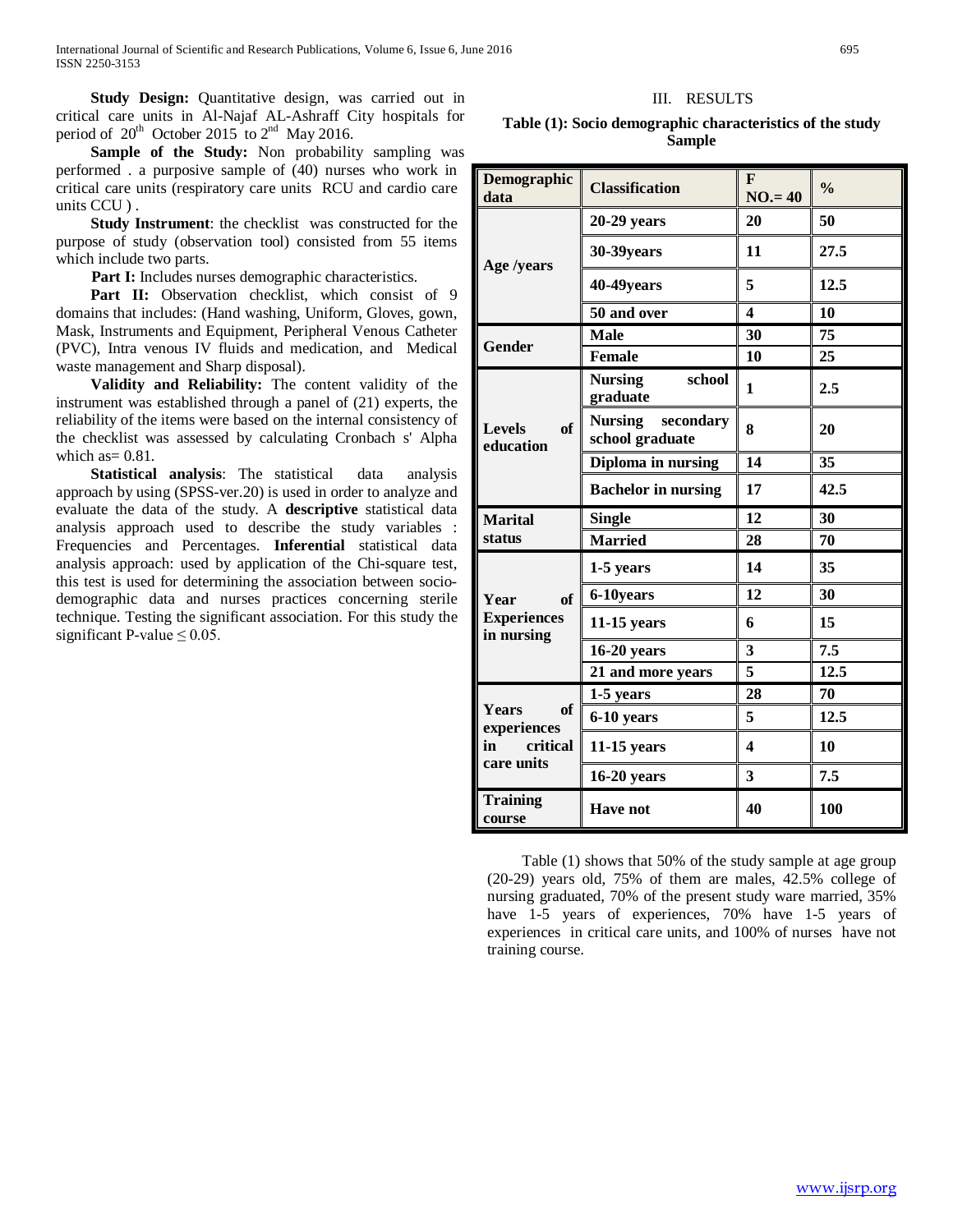| <b>Domains</b>                  | <b>Classification</b> | <b>Frequency</b> | Percent                 | M.S  | <b>Evaluation</b>       |  |
|---------------------------------|-----------------------|------------------|-------------------------|------|-------------------------|--|
|                                 | <b>Never</b>          | 29               | 72.5                    |      |                         |  |
| <b>Hand washing</b>             | Some time             | 11               | $\overline{27.5}$       | 1.4  | Never applied           |  |
|                                 | <b>Always</b>         | $\bf{0}$         | $\bf{0}$                |      |                         |  |
| uniform                         | <b>Never</b>          | $\mathbf{1}$     | 2.5                     |      |                         |  |
|                                 | Some time             | $\overline{5}$   | 12.5                    | 2.72 | <b>Always applied</b>   |  |
|                                 | <b>Always</b>         | 34               | 85                      |      |                         |  |
| <b>Gloves</b>                   | <b>Never</b>          | $\overline{2}$   | $\overline{5}$          |      |                         |  |
|                                 | Some time             | 16               | 40                      | 2.35 | <b>Always applied</b>   |  |
|                                 | <b>Always</b>         | 22               | $\overline{55}$         |      |                         |  |
| gown                            | <b>Never</b>          | 33               | 82.5                    |      |                         |  |
|                                 | Some time             | $\overline{7}$   | 17.5                    | 1.35 | Never applied           |  |
|                                 | <b>Always</b>         | $\bf{0}$         | $\bf{0}$                |      |                         |  |
| <b>Mask</b>                     | <b>Never</b>          | 38               | 95                      |      | Never applied           |  |
|                                 | Some time             | $\overline{2}$   | $\overline{\mathbf{5}}$ | 1.06 |                         |  |
|                                 | <b>Always</b>         | $\bf{0}$         | $\bf{0}$                |      |                         |  |
| <b>Instruments</b><br>and       | <b>Never</b>          | $\mathbf{1}$     | 2.5                     |      |                         |  |
| Equipment                       | Some time             | 30               | 75.5                    | 2.14 | Sometime applied        |  |
|                                 | <b>Always</b>         | $\overline{9}$   | 22                      |      |                         |  |
| <b>Venous</b><br>Peripheral     | <b>Never</b>          | 32               | 80                      |      |                         |  |
| Catheter (PVC)                  | Some time             | 8                | 20                      | 1.4  | Never applied           |  |
|                                 | <b>Always</b>         | $\bf{0}$         | $\mathbf{0}$            |      |                         |  |
|                                 | <b>Never</b>          | 38               | 95                      |      |                         |  |
| <b>IV fluids and medication</b> | Some time             | $\overline{2}$   | 5                       | 1.18 | Never applied           |  |
|                                 | <b>Always</b>         | $\bf{0}$         | $\bf{0}$                |      |                         |  |
| <b>Medical</b><br>waste         | <b>Never</b>          | $\bf{0}$         | $\bf{0}$                |      |                         |  |
| management<br>and               | Some time             | 30               | 75                      | 2.17 | <b>Sometime applied</b> |  |
| <b>Sharp disposal</b>           | <b>Always</b>         | 10               | 25                      |      |                         |  |
|                                 | <b>Never</b>          | 16               | 40                      |      |                         |  |
| <b>Total</b>                    | Some time             | 24               | 60                      | 1.74 | <b>Sometime applied</b> |  |
|                                 | <b>Always</b>         | $\bf{0}$         | $\bf{0}$                |      |                         |  |
|                                 |                       |                  |                         |      |                         |  |

**Table (2): Distribution of the study sample by their overall for Nurse applying to aseptic techniques**

#### **No. (40), cut off point (0.66), Not applied=(Never applied)(1-1.66) , sometimes applied = 1-2 time applied= (1.67-2.33 ), always= three time applied =(2.34-3)**

 Table (2) shows that 72.5% of nurses have sometime applied practices concerning hand washing, while 85% of them always applied practices concerning uniform , whereas 55% of nurses always applied practices concerning gloves wearing , where 82.5% of them never applied practices concerning gown wearing, also the study results reveal that 95% of nurses have never applied masking , also75.5% of them sometime applied practices concerning sterilization of equipment and instrument ,also the result founded that 80%of nurses, never applied practices concerning peripheral venous catheter sterilized, as well as 95% of nurses never applied sterile technique concerning intravenous fluids and medication sterilization, in addition to75% of them sometime applied practices concerning medical management and sharp disposable, also Majority of the nurses 60% was sometime applied practice's concerning sterile technique in critical care units.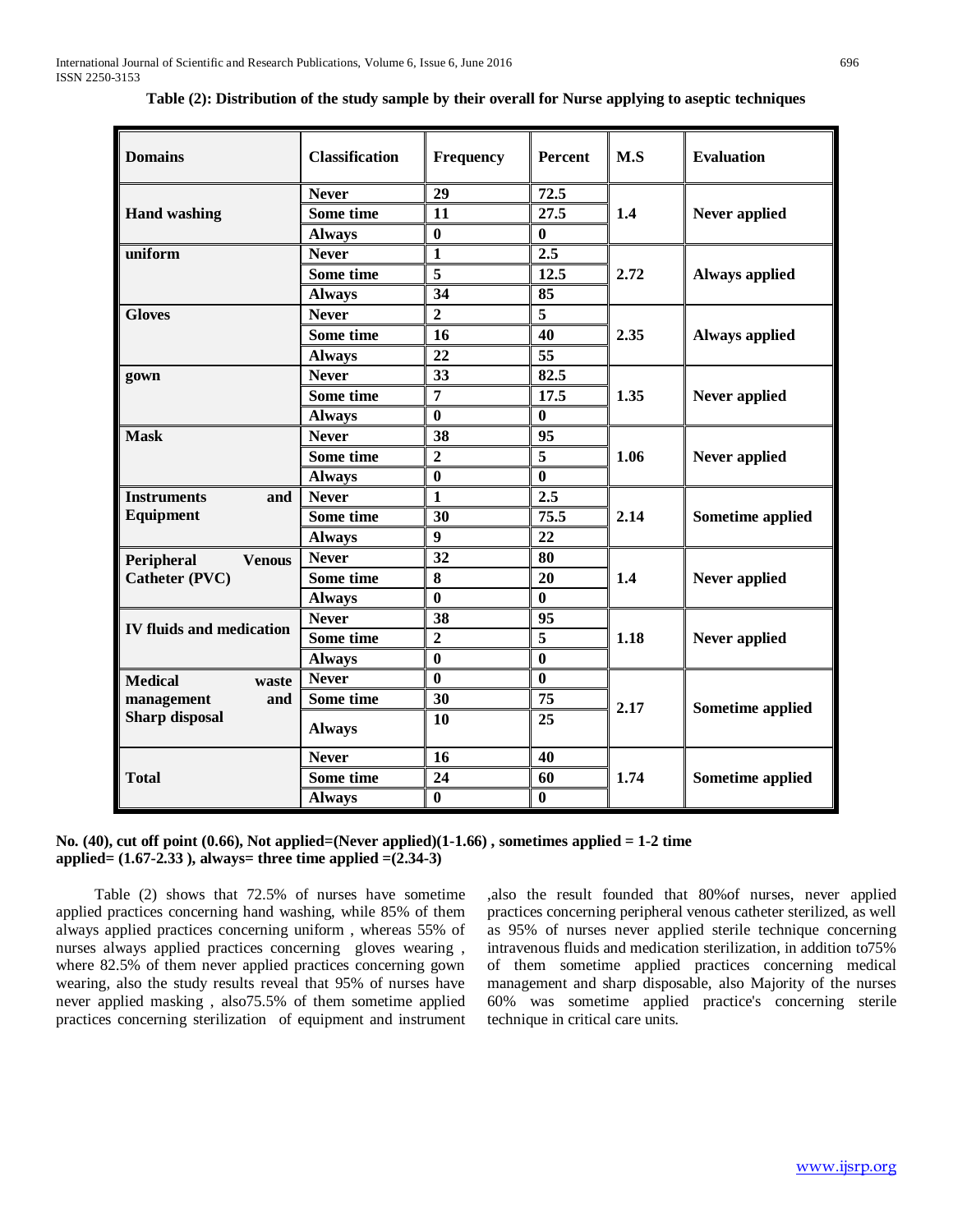

**Figure (1):** figure shows the nurses not applied for sterilization domains.

| Table (3): Statistical Differences between applying of nurses to Aseptic Techniques and their gender |  |  |  |
|------------------------------------------------------------------------------------------------------|--|--|--|
|                                                                                                      |  |  |  |

| <b>Demographic</b><br><b>Data</b> | Rating | N  | Mean | Std.<br><b>Deviation</b> | Std.<br><b>Error</b><br>Mean | t-<br>value | df. | $p \geq 0.05$ |
|-----------------------------------|--------|----|------|--------------------------|------------------------------|-------------|-----|---------------|
| Gender                            | Male   | 30 |      | 0.50                     | 0.09                         |             | 38  | 0.595         |
|                                   | Female | 10 |      | 0.51                     | 0.16                         | 0.537       |     | NS.           |

This table shows that there is no statistical difference between the gender of nurses and their applying to aseptic techniques at  $P \ge 0.05$ level.

| Demographic                      | <b>Classification</b>                          | <b>Overall evaluation</b> |           | Chi-square       | d.f   | $p \ge 0.05$ |                    |
|----------------------------------|------------------------------------------------|---------------------------|-----------|------------------|-------|--------------|--------------------|
| data                             |                                                | <b>Never</b>              | Some time | <b>Always</b>    | value |              |                    |
|                                  | $20 - 29$                                      | 8                         | 12        | $\bf{0}$         |       |              | 0.426<br><b>NS</b> |
|                                  | 30-39                                          | 3                         | 8         | $\bf{0}$         |       |              |                    |
| Age /years                       | 40-49                                          | $\mathbf{2}$              | 3         | $\mathbf{0}$     | 2.784 | 3            |                    |
|                                  | $50+$                                          | 3                         | 1         | $\bf{0}$         |       |              |                    |
|                                  | <b>Female</b>                                  | $\overline{\mathbf{4}}$   | 6         | $\mathbf{0}$     |       |              |                    |
| of<br><b>Levels</b><br>education | school<br><b>Nursing</b><br>graduate           | $\mathbf{1}$              | $\bf{0}$  | $\bf{0}$         | 7.612 | 3            | 0.055<br>S.        |
|                                  | <b>Nursing</b><br>secondary<br>school graduate | $\overline{2}$            | 6         | $\mathbf{0}$     |       |              |                    |
|                                  | <b>Diploma</b>                                 | 9                         | 5         | $\mathbf{0}$     |       |              |                    |
|                                  | <b>Bachelor</b>                                | $\boldsymbol{4}$          | 13        | $\mathbf{0}$     |       |              |                    |
| <b>Marital status</b>            | <b>Single</b>                                  | 6                         | 6         | $\bf{0}$         |       | $\mathbf{1}$ | 0.398              |
|                                  | <b>Married</b>                                 | 10                        | 18        | $\boldsymbol{0}$ | 0.714 |              |                    |
| <b>Type of Units</b>             | <b>CCU</b>                                     | 7                         | 18        | $\mathbf{0}$     |       |              | 0.046<br>S.        |
|                                  | <b>RCU</b>                                     | 9                         | 6         | $\mathbf{0}$     | 4.000 | 1            |                    |

**Table (2): Relationship between the nurses applying to Aseptic Techniques and their demographic Characteristics**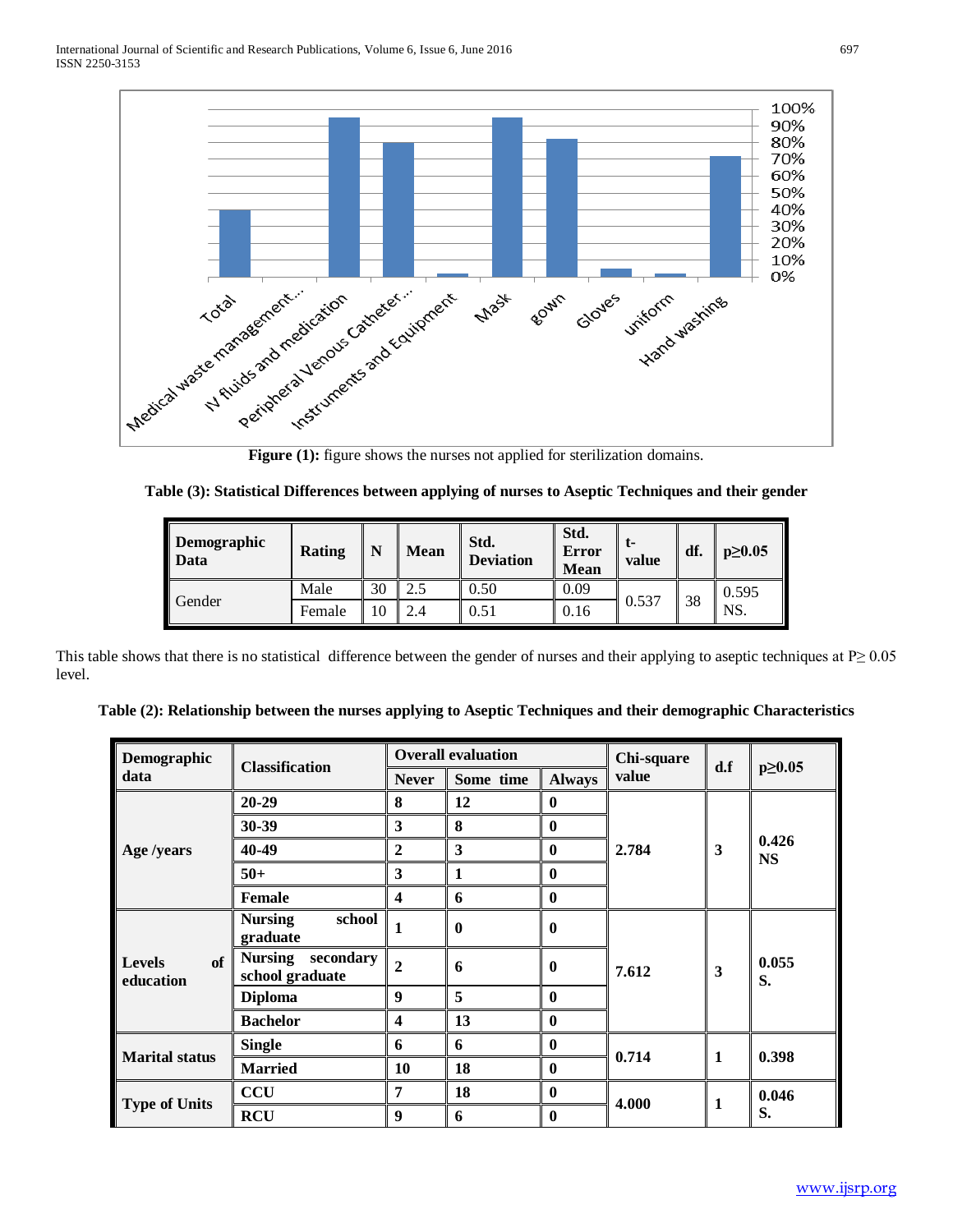|                                                            | $1-5$       | o |    |  |       |   |              |
|------------------------------------------------------------|-------------|---|----|--|-------|---|--------------|
|                                                            | $6 - 10$    |   |    |  | 7.450 | 4 | 0.114<br>NS. |
| Years<br>of<br><b>Experiences</b>                          | $11 - 15$   |   |    |  |       |   |              |
|                                                            | $16 - 20$   |   |    |  |       |   |              |
|                                                            | 21 and more |   |    |  |       |   |              |
| Years<br>of<br>experiences in<br>critical<br>care<br>units | $1-5$       |   | 19 |  | 2.609 | 3 | 0.456<br>NS. |
|                                                            | $6 - 10$    |   |    |  |       |   |              |
|                                                            | $11 - 15$   |   |    |  |       |   |              |
|                                                            | $16 - 20$   |   |    |  |       |   |              |

 This table presented that there were significant relationship between the nurses' applying for sterile techniques and level of education, and type of units at p≥0.05 value.

#### IV. DISCUSSION

#### **Part I: Discussion of Demographic Characteristic of the Study Sample**

 The result of present study indicated that 50% of the study sample at age group 20-29 years old, and 75% of them are males, and42.55 of the study sample graduated from nursing college , also, the study indicated that 70% of study sample was married, 35% of them have 1-5 years of experiences in nursing , while the 70% of study sample have 1-5 years of experiences in critical care units, andm100% of the nurses have not trained course. Present results agree with Jissir and Hassan , (2015) find in their study that the majority of nurses at 20-29 years. Bakey ,(2008) evaluate the nurses' practice concerning infection control in Baghdad he finds that the high percent of nurses have 1-5 years of experiences in nursing , and the majority of study sample have 1-5 years of experiences in units , Eskander, et al., (2013) concluded in their study which conducted on 77 nurses to evaluated the nurses knowledge and practice about applying standard Precautions in intensive care units in Egyptian cancer hospital that the level of education for majority of nurses in their study were nursing college , Alice, et al., (2013), they assess the Knowledge and practice of infection control among health workers in a tertiary hospital in Edo state, Nigeria, they found that the majority of nurses are married , Bakey ,(2008), also find in his study that most nurses not participation in training course related to infection control . While Ghadmgah, et al., (2011), concluded in their study on which conducted 135 nurses to evaluated the nurses knowledge, attitude and self-efficacy toward infection control in selected hospitals of Mashhad in Iran that the gender for majority of nurses in their study were males.

#### **Part II: Discussion of Nurses Practice Concerning Sterile Technique**

 The present findings indicate that 72.5% of study sample not Appling the practices of hand washing . present results supported by Abbas, (2008) , who evaluated the nurses' practices concerning isolation technique for adult leukemic patient in Baghdad hospitals which conducted on 50 nurses, he found that most of nurses have poor applying to hand hygiene. also the study results agree with Akyol, (2007) in which concluded in their study on 129 nurses to evaluated the nurses practice concerning hand hygiene among nurses in Turkey , he founded that the majority of nurses have a poor level of practices concerning quality of hand washing. The researcher believed that the present result related to deficit of nurses knowledge about the risk of hand contaminated.

#### **1.Nurses' Practices concerning Wear Uniform**

 The finding of present study revealed that 85% of nurses was wear the special uniform in critical care units CCU and RCU. These results agree with Khadoura, (2007), who presented that the high percentage of nurses was wearing the special uniform in intensive care units in Palestine .

#### **2.Nurses' Practices concerning wearing Gloves**

 Regarding the nurses practices for gloving the present study shows that Sometime of nurses was address gloves 55% . this results disagree with Cason, et al., (2007), they evaluate the extent of nurses who working in intensive care units to implement best practices when managing adult patients undergoing mechanical ventilation in united states, They reported that 75% of nurses wearing gloves. The researcher believes that the present result related to not available of sterile gloves, but they can be used clean gloves during nursing intervention .

#### **3.Nurses' Practices concerning Address of Gown**

 Result of present study indicated that 82.5% of a study sample not address the sterile gown . These results supported by Chan, et al., (2008) they evaluated the knowledge, attitudes and practice patterns on operating room staff towards standard they founded that the nurses have negative attitudes and practices toward standard precaution . These results may be to not availability of sterile gown in hospital.

#### **4. Nurses' Practices for Wear Mask**

 The result of study revealed that high 95% of study sample not wear the mask . This result agree with Thair and Kadhim, (2012) they evaluated the nurses practices toward infection control in Baghdad hospitals they showed that the majority of nurses not wear the mask . the researcher believed that the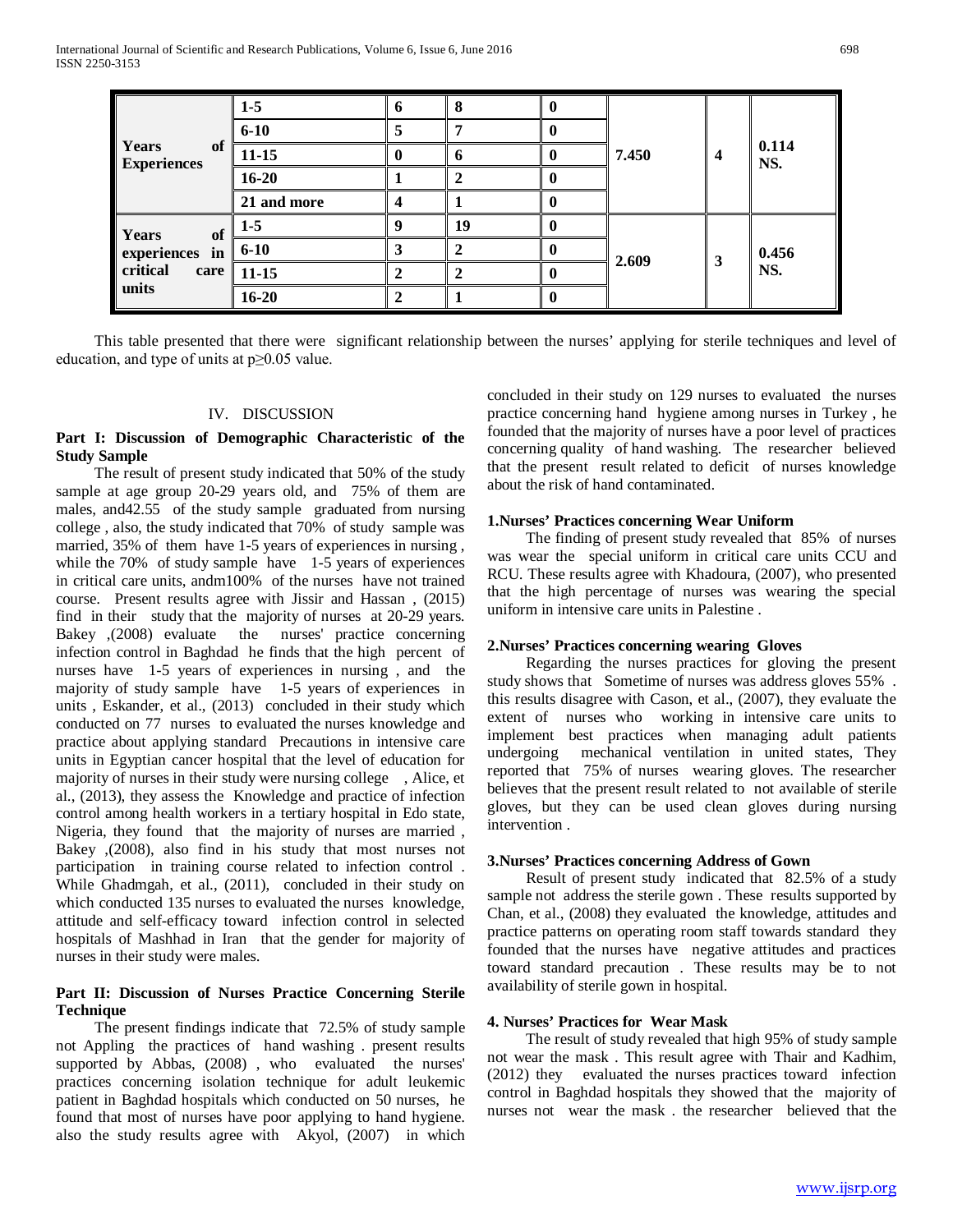nurses in critical care units feeling discomfort as well as they have lack of knowledge related to important of wear mask.

5.Nurses' Practices concerning Medical Asepsis of **5.Instruments and Equipment in Units** 

 Seventy five point five percent of the study sample were sometime the medical asepsis for instrument and equipment such as dressing sets, Monitors cables , blood pressure cuff monitors, ventilators , infusion pumps, syringe pumps , Laryngoscope ,and Breathing tubes, Kandeel and Tantawy, (2012) stated in their study which done in Egypt to evaluated the nurses practice for prevention of ventilator associated pneumonia in ICU which revealed that high percent of nurses were used a sterile technique in preparing the instrument in critical care units .

## **6.Nurses' Practices Concerning uses Aseptic Techniques during insertion of Peripheral Venous Catheter**

 The nurses practices regarding the sterile technique for inserted peripheral venous catheter the present study shows 80% of nurses not uses sterile technique for it . This results disagree with, O'Grady, et al., (2011) they emphasized in their study about Guidelines for the Prevention of intravascular catheterrelated Infections, that should be adherence to sterile technique during insertion peripheral venous catheter. The researcher believes that the nurses neglect is the main causes for not uses medical asepsis.

## **7.Nurses' applying for aseptic techniques during administration of IV fluids and medications**

 The result of present study revealed that 95% of nurses not applied sterile technique during IV fluids and administration of medication. These results disagree with Dolan, et al., (2010) , they confirmed in their study that a safe injection, infusion, and medication vial practices in health care were need to adhere sterilization technique during administration of intravenous fluids and medication for patient. These poor practices by nurses leading to more complication for patient .

# **8.Nurses' practices about Medical Waste Management and Sharp Disposal apply**

 The study results indicated that 75% of nurses was Sometime applied the medical waste management and safe sharp disposal. The study agree with Ferreira, et al., (2010), they assess the Health care waste management practices and risk perceptions in Algarve region, they founded in their study that a health care worker was inadequate practice and knowledge related to the correct separation of wastes and sharp disposal . the researcher believed that hospital policy responsible about follow up the management of waste.

# **9. Nurses' Practices concerning applying to Aseptic Techniques in CCU and RCU**

 The study results indicated that 60% of study sample sometime applied a sterile technique in critical care units. Duerink, et al.,( 2013) , concluded in their study on 1036 nurses to evaluate the nurses knowledge, attitude and behavior about infection control in the island of Java , they founded that 67% of nurses have positive response to the attitude questions about infection control guideline. Also, Ghadmgahi, et al.,( 2011), stated in their study which done in Iran to evaluated the nurses

practice, knowledge, attitude and self-efficacy about controlling nosocomial, which revealed that 67.9% of nurses had average knowledge about infection control . while Suchitra and Devi , (2007) assessed the knowledge, attitudes and practices on 150 different health care workers about nosocomial infections India , the study shows that 40% of nurses poor practices toward infection control and prevention protocol. also Sadoh , et al., (2006) evaluated the Practices of universal precautions among healthcare workers on 426 health workers, in Ogun state, Nigeria, they concluded that 50% of nurses never applied of universal precaution .the researcher believes , that the results of present study related to lack of nurses knowledge about important of aseptic technique for patient and health care worker safety this due to the shortage of training course and lack of follow by administrators, also may be related to the that the shortage of nurses staff in the RCU and CCU in a study hospitals .

#### **Part III: Discussion of Nurse's applying to Sterile Technique with their socio-demographic characteristics**

 There were significant relationship between the nurses' applying for a sterile techniques and level of education, and type of units at p≥0.05 value.

 The present finding agree with Duerink, et al., (2013) who assess the knowledge, attitude and behavior of Indonesian health care workers regarding infection control, they finded that there were significant relationship between nurses attitude and type of units.

 The results of present study agree with Alice and Danny, (2013), who evaluated the Knowledge and practice of infection control among health workers in a tertiary hospital in Nigeria, they founded that there were no statistically significant relationship with gender, duration of employment, or age.

 The results of presents study disagree with Ghadmgah, et al., (2011) they evaluate the Knowledge, attitude and selfefficacy of nursing staffs in hospital about infections control they founded that there a significant relationship between knowledge and gender.

 Present finding disagree with Kang, et al., (2009) they evaluated hospital nurses' knowledge and compliance on multidrug-resistant organism infection control guideline, in Korea, they founded that there were significant relationship between nursing practice concerning infection control and age and significant between the type of units and nurses practices.

The results agree with Suchitra and Devi (2007), they evaluated the knowledge, attitudes and practices among various categories of health care workers about nosocomial infections they founded that the educational level has a positive impact on retention of knowledge, attitudes and practices in all the categories of health staff.

#### V. CONCLUSION

 The study concludes that the majority of nurses 60% was sometime applied practice's concerning sterile technique in critical care units. Also, there were no significant relationship between nurses practice and nurses demographic characteristic which as include: age, gender, marital status , work place, years of experience in nursing, years of experience in critical care